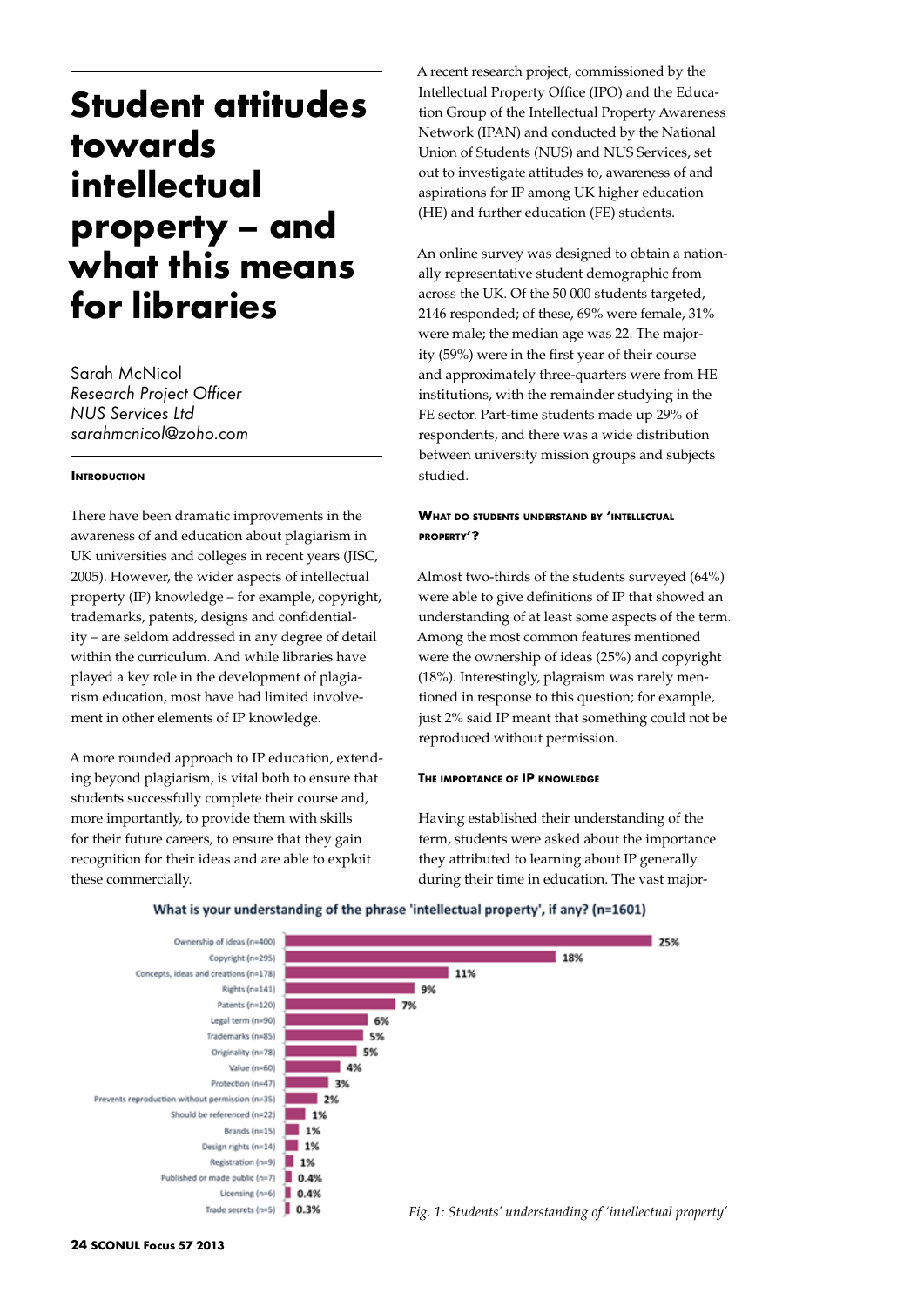#### Reasons for knowing about intellectual property



Very Important Important **ELECTED** Neutral Unimportant  $\frac{1}{2}$  Very Unimportant  $-$  Level of importance

*Fig. 2: Importance of reasons for knowing about IP*

ity (82%) felt it was important or very important to know about IP, and only 3% thought it was unimportant.

In addition, more than three-quarters of students (77%) believed an awareness of IP to be relevant for them in their future career, and just 13% did not feel it was relevant for their future employment. Interestingly, there was a statistically significant difference (p<0.01) between students studying different subjects; those studying mass communication, law, technologies and engineering were most likely to feel that an awareness of IP was relevant to their future careers.

Worryingly, only 40% of students said they considered their awareness and understanding of IP to be sufficient to support them in their future career, and 33% indicated that they definitely did not believe their awareness and understanding of IP to be sufficient for their future needs.

Students were given a list of more detailed reasons why they may want to know about IP and were asked to rate the importance of each. Possibly influenced by plagiarism information and training they had received, the most important reasons for knowing about IP were concerned with ensuring that everyone receives recognition for work and ideas; at least 80% of respondents believed it is important or very important to know about IP in order to 'access and use other people's work appropriately' (84%), 'make sure everyone receives recognition for collaborative work' (82%) and to 'ensure I gain recognition for my ideas' (80%). Students appeared to be more focused on immediate, course-related, reasons for knowing about IP, rather than the longer-term implications;

relatively few (63%) believed it would improve their future employability or allow them to exploit their ideas commercially (53%).

#### **An overview of IP within the FE/HE curricula**

The survey collected a wealth of data about the delivery of IP education within HE and FE institutions from students' perspectives. The following section provides a short overview of these findings. When students were asked which IP topics had been included as part of their current course, plagiarism was by far the most common response (73%). This is not surprising given the emphasis on the prevention of plagiarism within the sector in recent years. All other IP topics were much less likely to be included, for example, copyright (35%), confidentiality (30%) and publishing and IP (20%). 17% of students said that no aspects of IP had been included in their course.

Although various aspects of IP might be taught, these are often not assessed elements of a course. Two-fifths of those respondents who had learned about IP said their knowledge was not assessed.

Elements of IP included in a course were most often delivered within the student's department, either by the module tutor (69%) or by another lecturer from the department (26%). There was limited involvement from other university departments, or from central services, including library and information services, knowledge transfer offices and similar support services; only 11% of students were aware of other university staff from outside their department being involved in IP information delivery.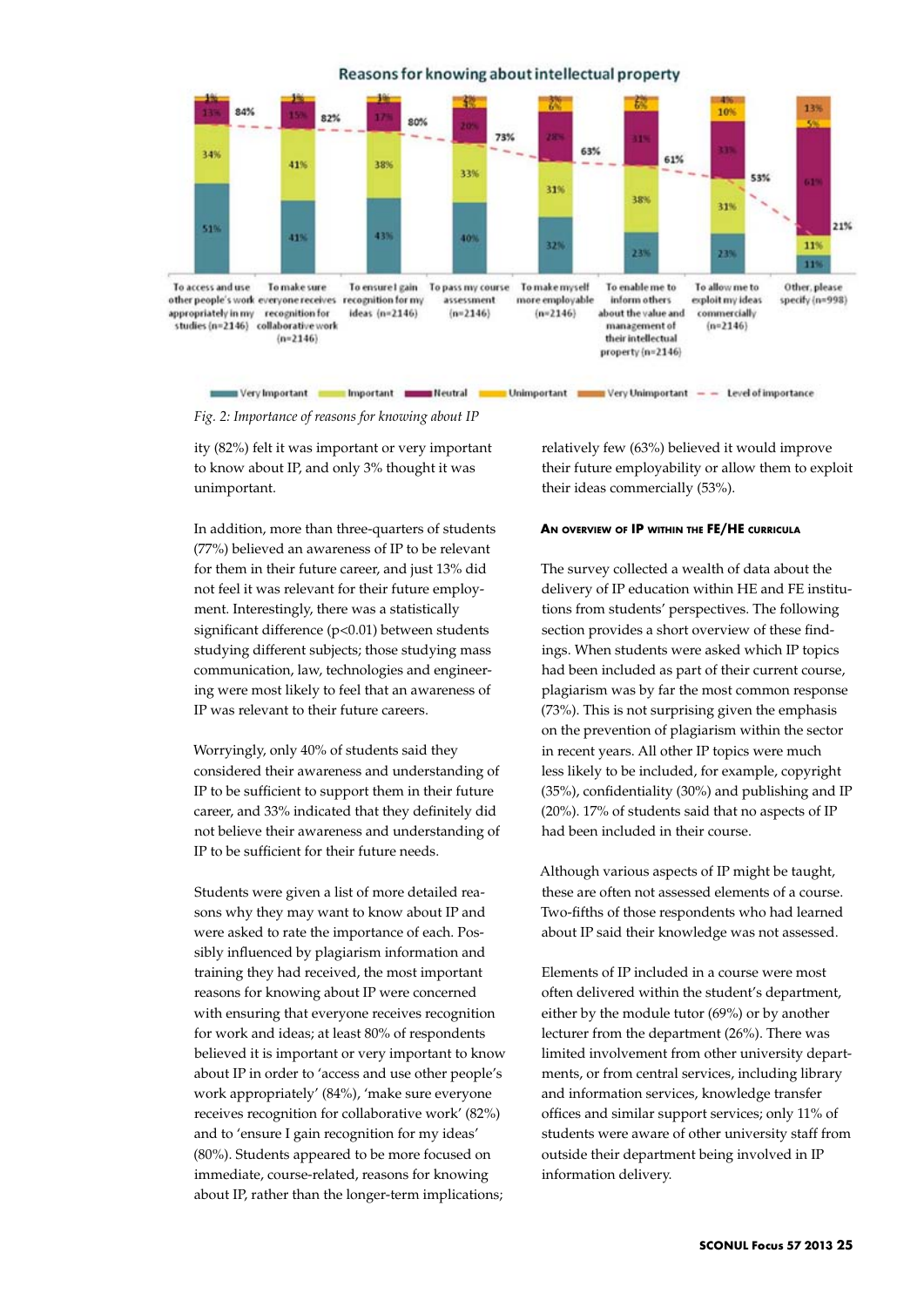# Topics that have been included as part of their course (n=2144)



Lectures were the most common resource students used to learn about IP (45%), followed by course handouts (34%). However, a noteworthy proportion of students, 28%, said they learned about IP via independent study. It seems that many students are not aware of resources available to support them in independent learning about IP, as only 12% reported using web-based resources such as the IPO website, and just 6% used resources from professional or governmental bodies.

## *Levels of confidence in IP knowledge*

When asked about their level of confidence in performing various IP-related tasks, overall students felt most confident in understanding the implications of disclosure and confidentiality (68% confident or very confident) and, probably based on plagiarism education they had experienced, knowing the implications of using someone else's

intellectual property (59%). They were generally least confident in matters involving interacting with external IP sources, such as understanding how to use information about patents (31%), understanding how not to be taken advantage of in IP matters (32%) and communicating effectively with an IP professional (33%).

The subject a student was studying appeared to impact on their level of confidence in performing IP tasks; there was a statistically significant relationship (p<0.01), with students who were studying law, technologies, engineering or business being most confident in performing these tasks, while those studying arts or humanities subjects felt least confident. There was also a statistically significant relationship (p<0.01) between confidence and prior learning, with students who had learned about IP prior to their current course being more confident in performing IP-related tasks than those who had not.



#### Confidence in performing each of the following tasks

*Fig. 4: Students' level of confidence in performing IP tasks*

#### **26 SCONUL Focus 57 2013**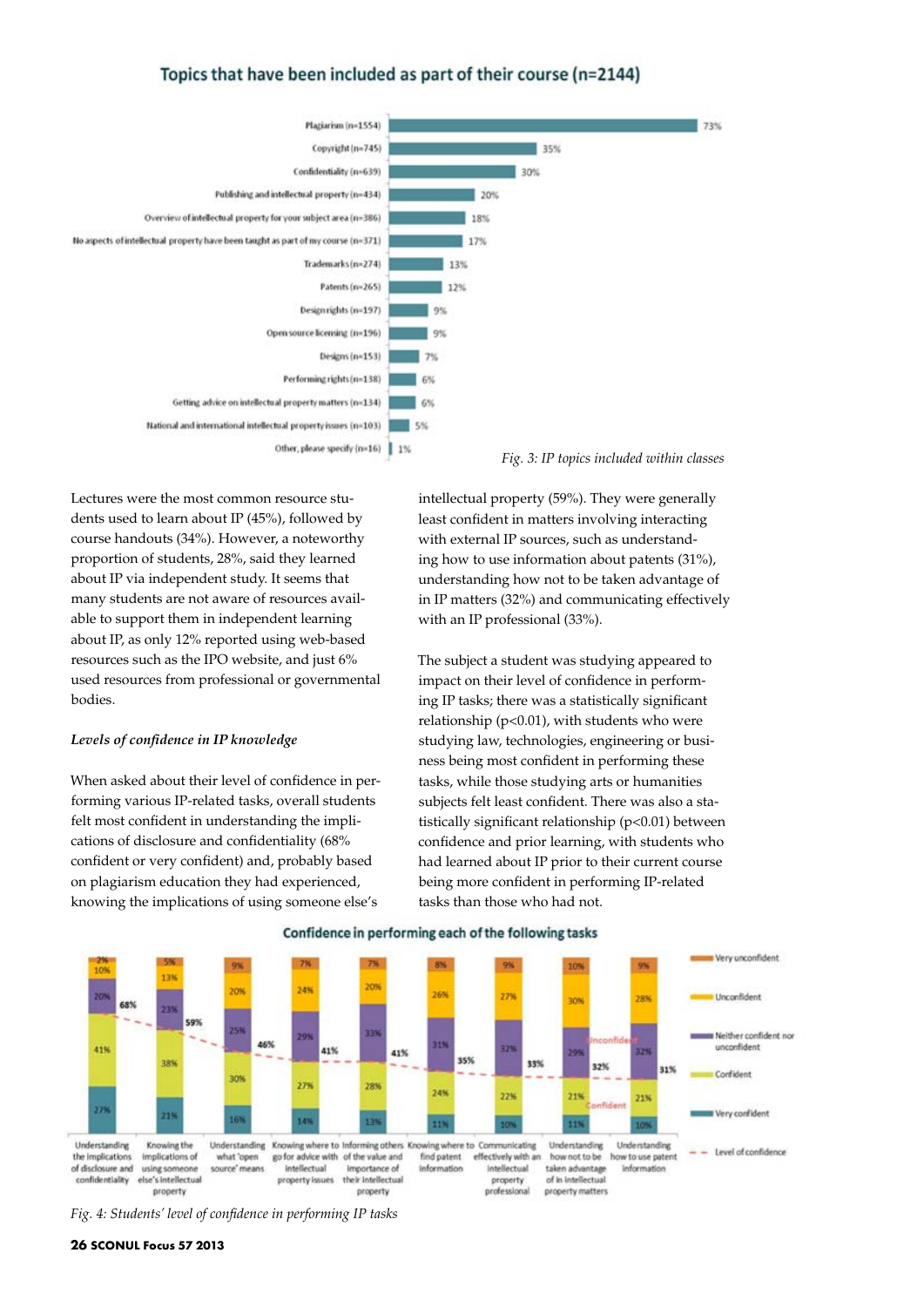#### *Support with IP issues*

When students wanted help with IP issues, they were most likely to use familiar institutional resources, particularly course lecturers (59%). Other university services such as knowledge transfer offices and library services were used, but much less frequently (20%) and very few students used external information resources or support. Of those external resources that were used, the most commonly mentioned were the British Library (9%) and the IPO (5%). Given students' reliance on lecturers for help with IP issues, it is worrying that only half (52%) felt their lecturers were well informed about IP, with just 18% believing their lecturers to be very well informed.

*We just covered plagiarism, so everything else!*

*Most of the information about intellectual property has been very brief and just giving a quick overview more detail would be better.*

When asked which topics they felt were appealing to be included as part of their course, those with the widest appeal were the topics which would be immediately relevant to the majority of students, such as a general overview of IP for their subject area (70%), plagiarism (74%) and publishing and IP (66%).



# Resource used for help with intellectual property issues (n=2144)

#### *Fig. 5: Resources students use for help with IP issues*

The order of resources was broadly the same when students were asked which resources they were likely to use if they needed help with IP issues in the future. Again, lecturers were the resource most likely to be used (75%), but encouragingly, almost two-thirds of respondents (63%) were likely to use other university services and just under a third said they were likely to use key external resources such as the British Library (31%) or IPO (29%).

#### *Future improvements to IP education*

The findings of this survey suggest that many students are dissatisfied with the current provision of IP education. Ways in which the delivery of IP aspects of their course could be improved were identified by 83% of the sample. More than half those who responded (53%) wanted IP issues to be linked more closely to the subject they were studying. Open-ended comments indicated that students feel that, other than plagiarism, there is very limited coverage of IP on current courses, so any additional education would be welcome:

#### **Conclusions**

There is clearly an important role for library and information services in supporting students in the wider aspects of IP, as well as in educating them about how to avoid plagiarism. The positive impact of recent initiatives in plagiarism education is clear in students' responses to this survey; the next step is to extend this to other aspects of IP.

This research has demonstrated that, overwhelmingly, students believe a knowledge of IP is important, not only to their education, but to their future careers. However, the majority are more focused on their immediate goal of completing their course successfully; they do not appear to see a link between IP and commercial success and many lack confidence in using external resources and engaging in IP issues beyond the immediate confines of their course and their institution.

Currently, libraries, along with other central university services, have limited involvement in broader IP education within the curriculum.